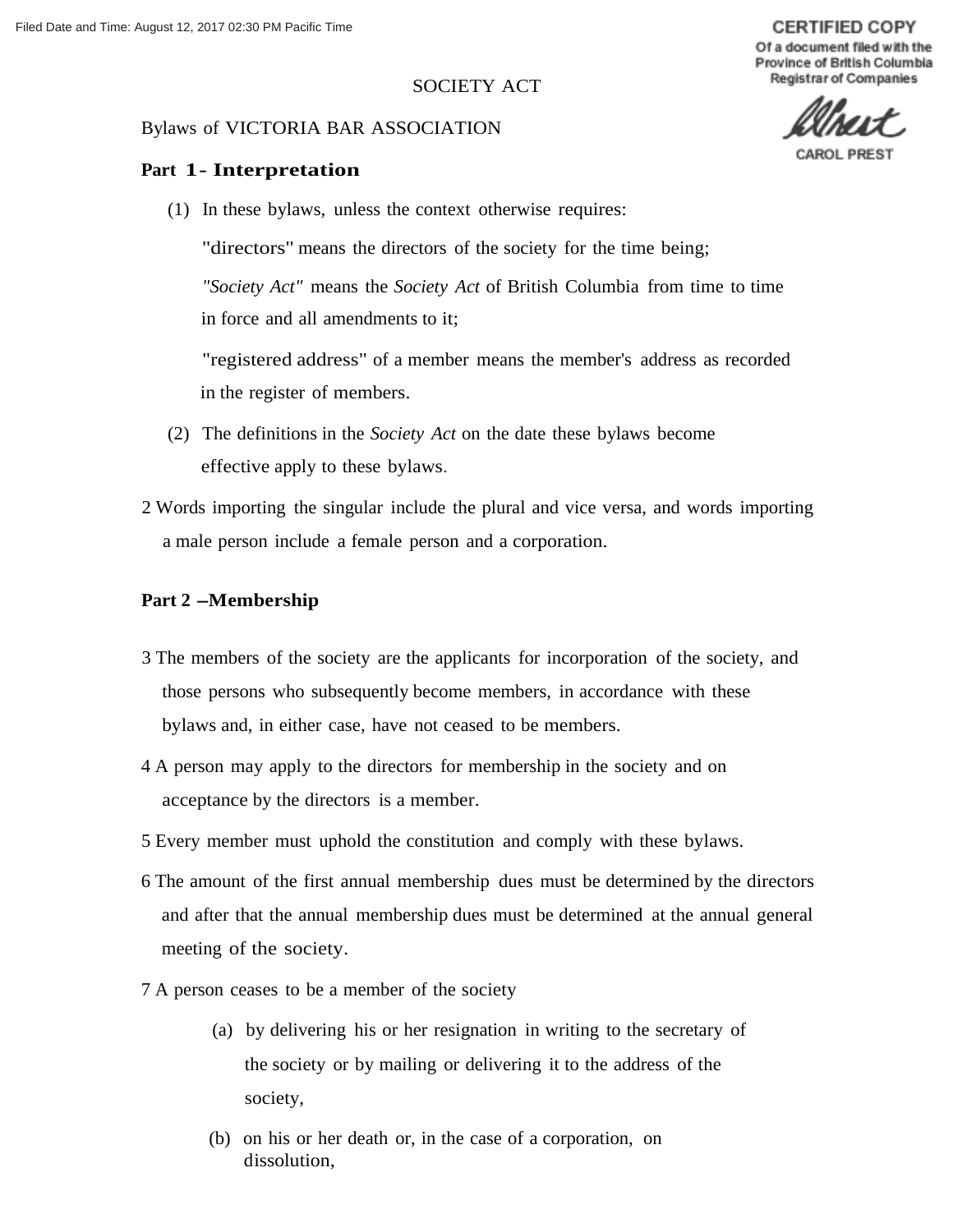- (c) on being expelled, or
- (d) on having been a member not in good standing for 12 consecutive months.
- 8 (1) A member may be expelled by a special resolution of the members passed at a general meeting.
	- (2) The notice of special resolution for expulsion must be accompanied by a brief statement of the reasons for the proposed expulsion.
	- (3) The person who is the subject of the proposed resolution for expulsion must be given an opportunity to be heard at the general meeting before the special resolution is put to a vote.
- 9 All members are in good standing except a member who has failed to pay his or her current annual membership fee, or any other subscription or debt due and owing by the member to the society, and the member is not in good standing so long as the debt remains unpaid.

#### **Part 3 -Meetings of Members**

- 10 General meetings of the society must be held at the time and place, in accordance with the *Society Act,* that the directors decide.
- 11 Every general meeting, other than an annual general meeting, is an extraordinary general meeting.
- 12 The directors may, when they think fit, convene an extraordinary general meeting.
- 13 (1) Notice of a general meeting must specify the place, day and hour of the meeting, and, in case of special business, the general nature of that business.
	- (2) The accidental omission to give notice of a meeting to, or the non-receipt of a notice by, any of the members entitled to receive notice does not invalidate proceedings at that meeting.
- 14 The first annual general meeting of the society must be held not more than 15 months after the date of incorporation and after that an annual general meeting must be held at least once in every calendar year and not more than 15 months after the holding of the last preceding annual general meeting.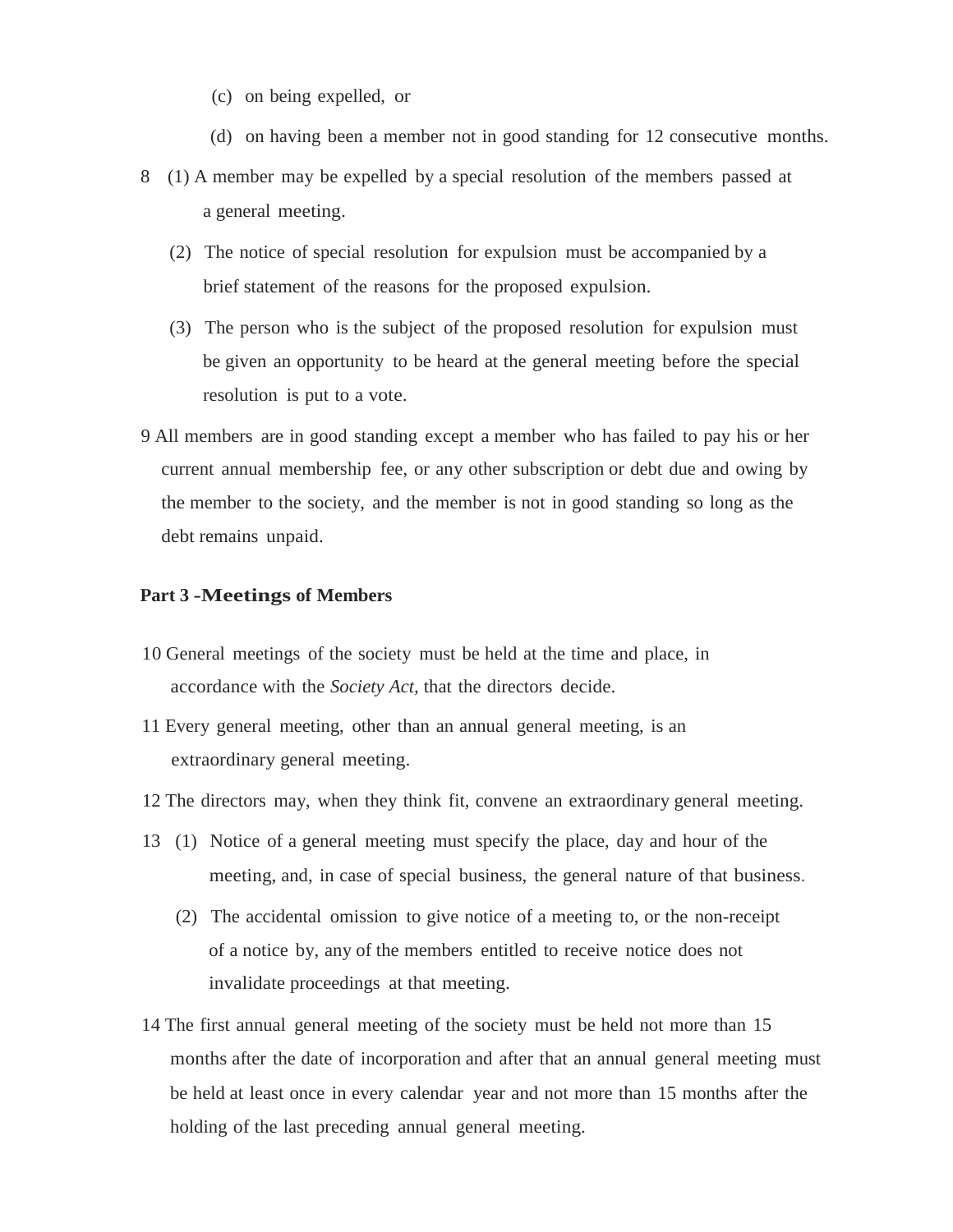#### **Part 4 -Proceedings at General Meetings**

15 Special business is

- (a) all business at an extraordinary general meeting except the adoption of rules of order, and
- (b) all business conducted at an annual general meeting, except the following:
	- (i) the adoption of rules of order;
	- (ii) the consideration of the financial statements;
	- (iii) the report of the directors;
	- (iv) the report of the auditor, if any;
	- (v) the election of directors;
	- (vi) the appointment of the auditor, if required;
	- (vii) the other business that, under these bylaws, ought to be conducted at an annual general meeting, or business that is brought under consideration by the report of the directors issued with the notice convening the meeting.
- 16 (1) Business, other than the election of a chair and the adjournment or termination of the meeting, must not be conducted at a general meeting at a time when a quorum is not present.
	- (2) If at any time during a general meeting there ceases to be a quorum present, business then in progress must be suspended until there is a quorum present or until the meeting is adjourned or terminated.
	- (3) A quorum is 3 members present or a greater number that the members may determine at a general meeting.
- 17 If within 30 minutes from the time appointed for a general meeting a quorum is not present, the meeting, if convened on the requisition of members, must be terminated, but in any other case, it must stand adjourned to the same day in the next week, at the same time and place, and if, at the adjourned meeting, a quorum is not present within

30 minutes from the time appointed for the meeting, the members present constitute a quorum.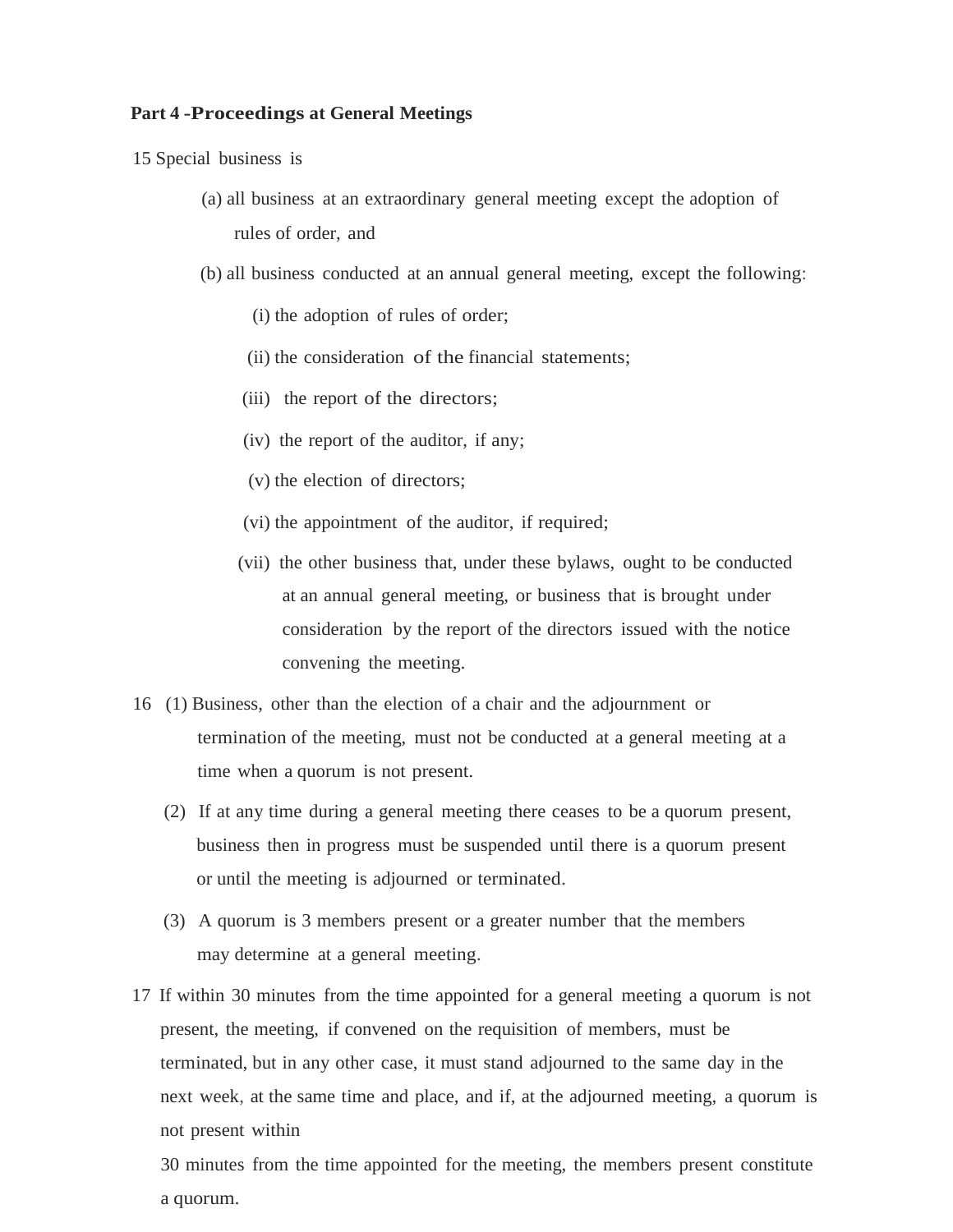- 18 Subject to bylaw 19, the president of the society, the vice president or, in the absence of both, one of the other directors present, must preside as chair of a general meeting.
- 19 If at a general meeting
	- (a) there is no president, vice president or other director present within 15 minutes after the time appointed for holding the meeting, or
	- (b) the president and all the other directors present are unwilling to act as the chair,

the members present must choose one of their number to be the chair.

- 20 (1) A general meeting may be adjourned from time to time and from place to place, but business must not be conducted at an adjourned meeting other than the business left unfinished at the meeting from which the adjournment took place.
	- (2) When a meeting is adjourned for 10 days or more, notice of the adjourned meeting must be given as in the case of the original meeting.
	- (3) Except as provided in this bylaw, it is not necessary to give notice of an adjournment or of the business to be conducted at an adjourned general meeting.
- 21 (1) A resolution proposed at a meeting need not be seconded, and the chair of a meeting may move or propose a resolution.
	- (2) In the case of a tie vote, the chair does not have a casting or second vote in addition to the vote to which he or she may be entitled as a member, and the proposed resolution does not pass.
- 22 (1) A member in good standing present at a meeting of members is entitled to one vote.
	- (2) Voting is by show of hands.
	- (3) Voting by proxy is not permitted.
- 23 A corporate member may vote by its authorized representative, who is entitled to speak and vote, and in all other respects exercise the rights of a member, and that representative must be considered as a member for all purposes with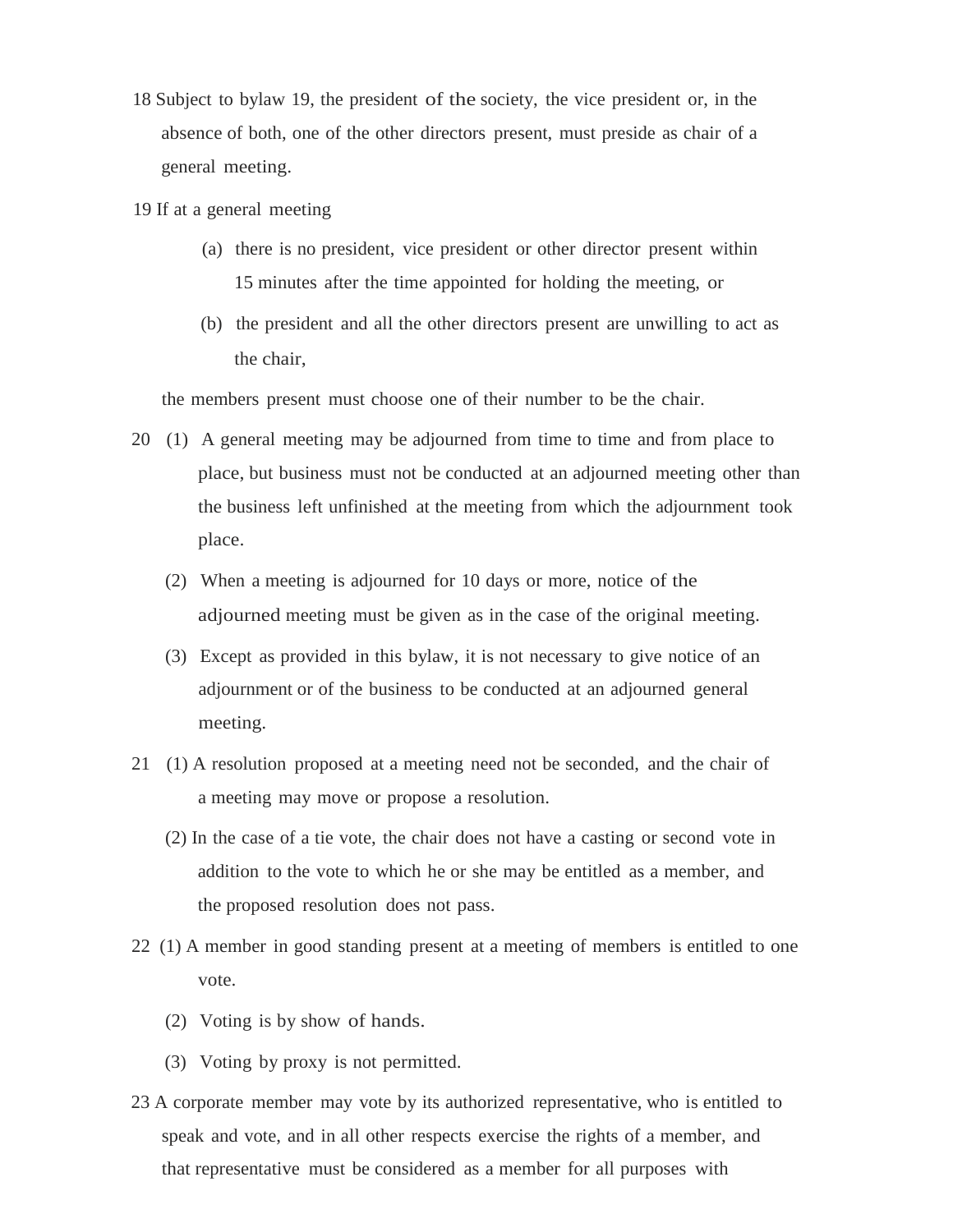respect to a meeting of the society.

#### **Part 5 -Directors and Officers**

- 24 (1) The directors may exercise all the powers and do all the acts and things that the society may exercise and do, and that are not by these bylaws or by statute or otherwise lawfully directed or required to be exercised or done by the society in a general meeting, but subject, nevertheless, to
	- (a) all laws affecting the society,
	- (b) these bylaws, and
	- (c) rules, not being inconsistent with these bylaws, that are made from time to time by the society in a general meeting.
	- (2) A rule, made by the society in a general meeting, does not invalidate a prior act of the directors that would have been valid if that rule had not been made.
- 25 (1) The president, vice president, secretary, treasurer and one or more other persons are the directors of the society.
	- (2) The number of directors must be 5 or a greater number determined from time to time at a general meeting.
- 26 (1) The directors must retire from office at each annual general meeting when their successors are elected.
	- (2) Separate elections must be held for each office to be filled.
	- (3) An election may be by acclamation, otherwise it must be by ballot.
	- (4) If a successor is not elected, the person previously elected or appointed continues to hold office.
- 27 (1) The directors may at any time and from time to time appoint a member as a director to fill a vacancy in the directors.
	- (2) A director so appointed holds office only until the conclusion of the next annual general meeting of the society, but is eligible for re-election at the meeting.
- 28 (1) If a director resigns his or her office or otherwise ceases to hold office, the remaining directors must appoint a member to take the place of the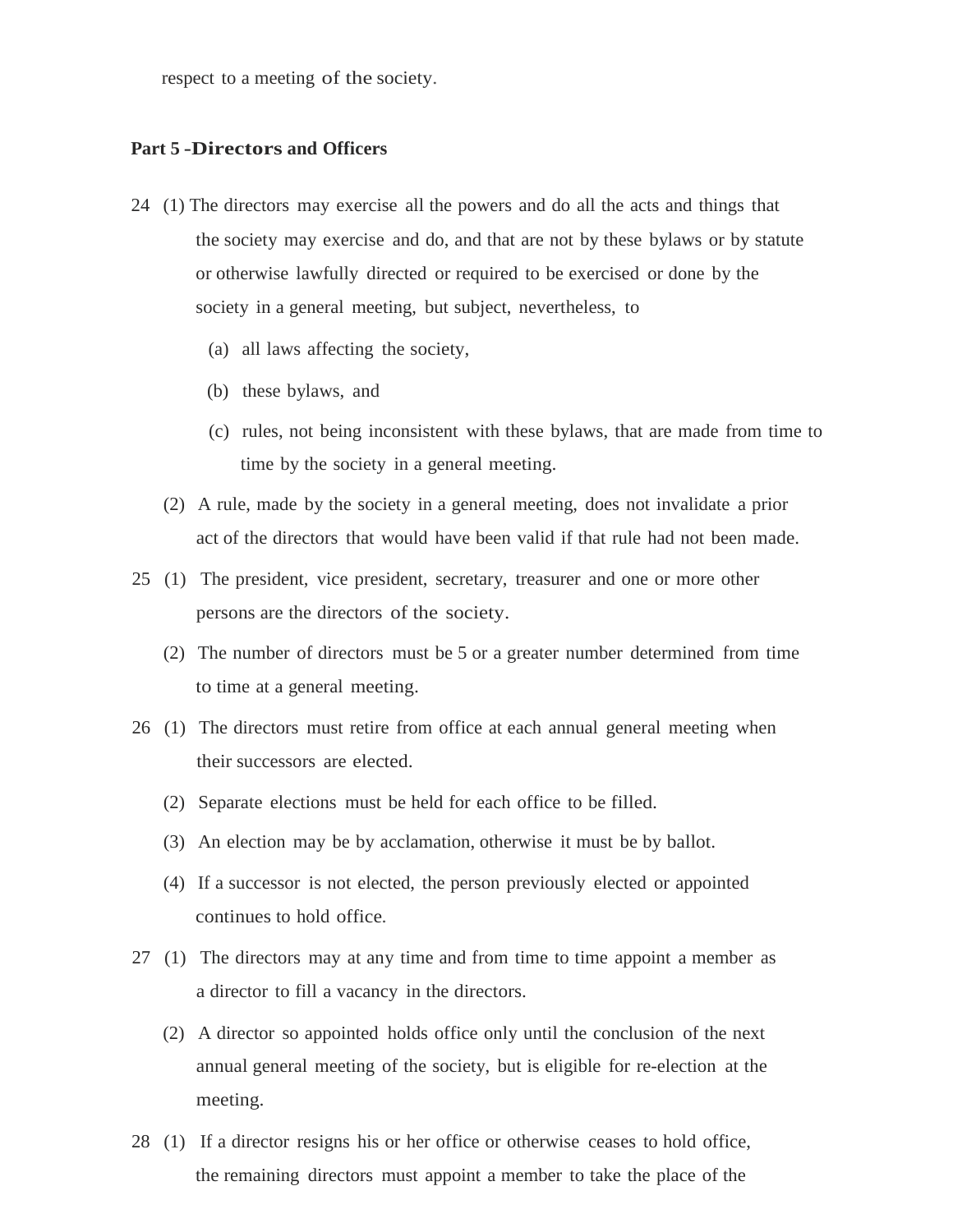former director.

- (2) An act or proceeding of the directors is not invalid merely because there are less than the prescribed number of directors in office.
- 29 The members may, by special resolution, remove a director, before the expiration of his or her term of office, and may elect a successor to complete the term of office.
- 30 A director must not be remunerated for being or acting as a director but a director must be reimbursed for all expenses necessarily and reasonably incurred by the director while engaged in the affairs of the society.

#### **Part** <sup>6</sup> -**Proceedings of Directors**

- $31$  (1) the directors may meet at the places they think fit to conduct business, adjourn and otherwise regulate their meetings and proceedings, as they see fit.
	- (2) The directors may from time to time set the quorum necessary to conduct business, and unless so set the quorum is a majority of the directors then in office.
	- (3) The president is the chair of all meetings of the directors, but if at a meeting the president is not present within 30 minutes after the time appointed for holding the meeting, the vice president must act as chair, but if neither is present the directors present may choose one of their number to be the chair at that meeting.
	- (4) A director may at any time, and the secretary, on the request of a director, must, convene a meeting of the directors.
- $32(1)$  the directors may delegate any, but not all, of their powers to committees consisting of the director or directors as they think fit.
	- (2) A committee so formed in the exercise of the powers so delegated must conform to any rules imposed on it by the directors, and must report every act or thing done in exercise of those powers to the earliest meeting of the directors held after the act or thing has been done.
- 33 A committee must elect a chair of its meetings, but if no chair is elected, or if at a meeting the chair is not present within 30 minutes after the time appointed for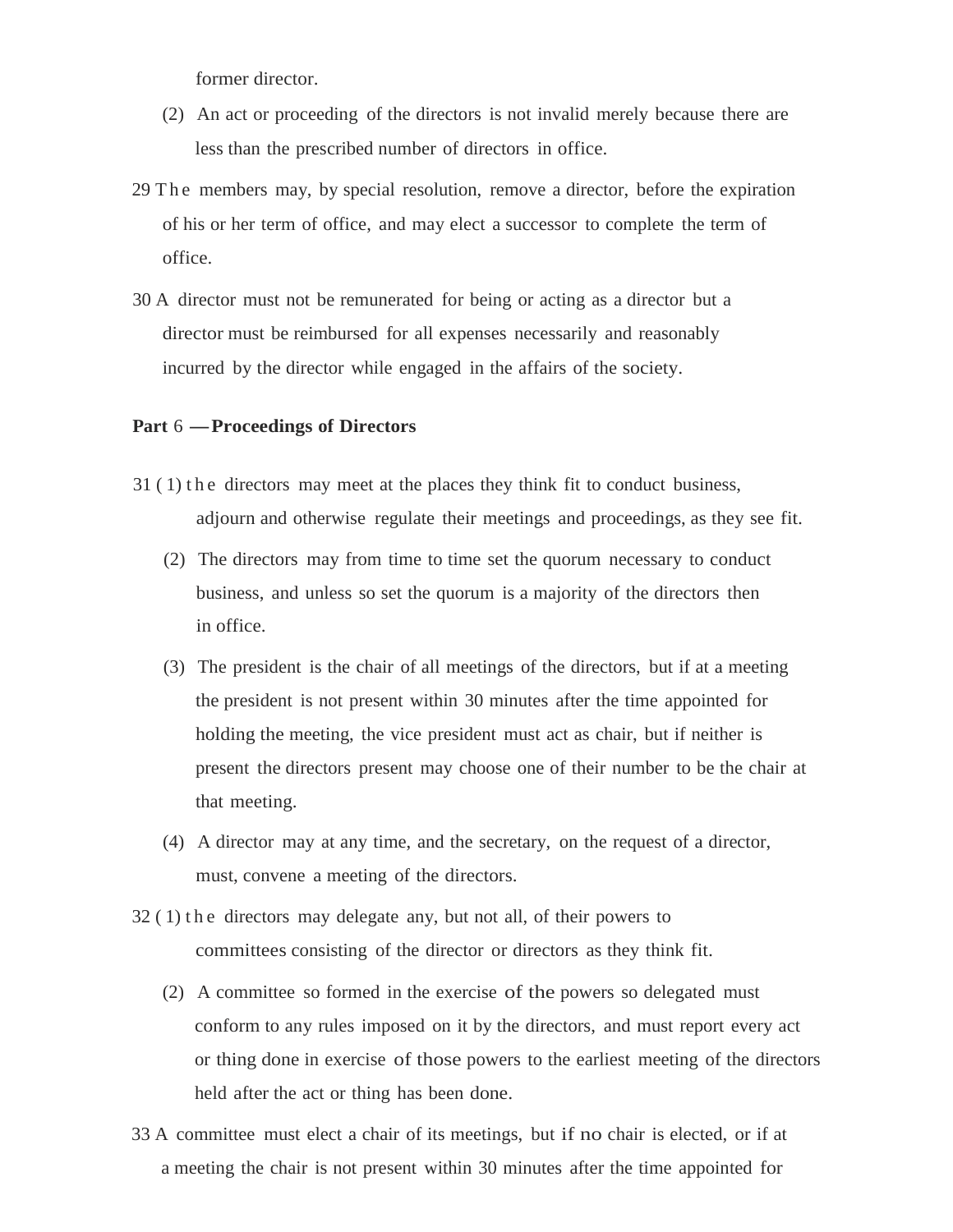holding the meeting, the directors present who are members of the committee must choose one of their number to be the chair of the meeting.

- 34 The members of a committee may meet and adjourn as they think proper.
- · 35 For a first meeting of directors held immediately following the appointment or election of a director or directors at an annual or other general meeting of members, or for a meeting of the directors at which a director is appointed to fill a vacancy in the directors, it is not necessary to give notice of the meeting to the newly elected or appointed director or directors for the meeting to be constituted, if a quorum of the directors is present.
- 36 A director who may be absent temporarily from British Columbia may send or deliver to the address of the society a waiver of notice, which may be by letter, telegram, email, fax, telex or cable, of any meeting of the directors and may at any time withdraw the waiver, and until the waiver is withdrawn,
	- (a) A notice of meeting of directors is not required to be sent to that director, and
	- (b) Any and all meetings of the directors of the society, notice of which has not been given to that director, if a quorum of the directors is present, are valid and effective.
- $37(1)$  Q u e s t i o n s arising at a meeting of the directors and committee of directors must be decided by a majority of votes.
	- (2) In the case of a tie vote, the chair does not have a second or casting vote.
- 38 A resolution proposed at a meeting of directors or committee of directors need not be seconded, and the chair of a meeting may move or propose a resolution.
- 39 A resolution in writing, signed by all the directors and placed with the minutes of the directors, is as valid and effective as if regularly passed at a meeting of directors.

#### **Part 7 – Duties of Officers**

- 40 ( 1) The president presides at all meetings of the society and of the directors.
	- (2) The president is the chief executive officer of the society and must supervise the other officers in the execution of their duties.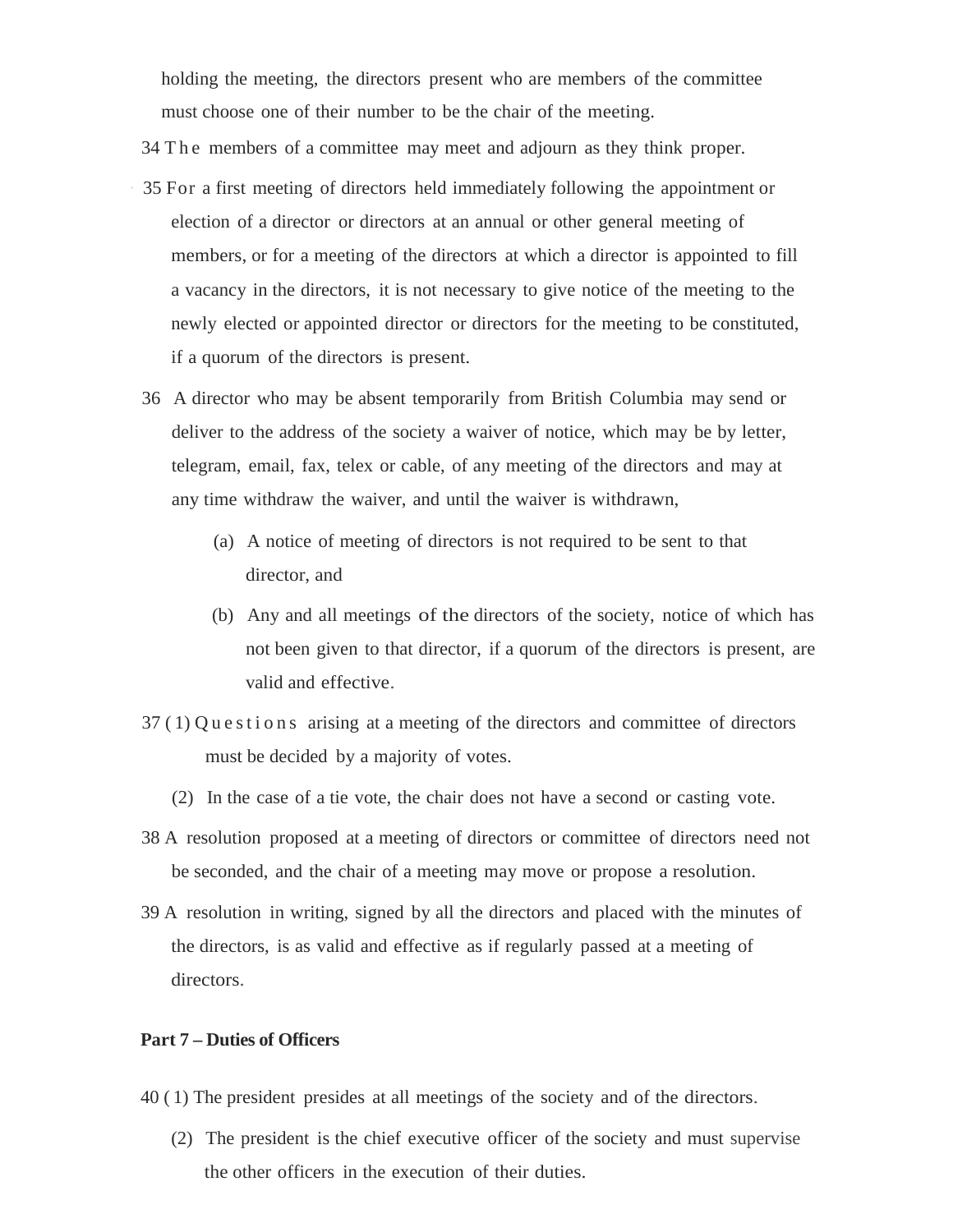- 41 The vice president must carry out the duties of the president during the president's absence.
- 42 The secretary must do the following:
	- (a) Conduct the correspondence of the society;
	- (b) Issue notices of meetings of the society and directors;
	- (c) Keep minutes of all meetings of the society and directors;
	- (d) Have custody of all records and documents of the society except those required to be kept by the treasurer;
	- (e) Have custody of the common seal of the society;
	- (f) Maintain the register of members.
- 43 The treasurer must
	- (a) Keep the financial records, including books of account, necessary to comply with the *Society Act,* and
	- (b) Render financial statements to the directors, members and others when required.
- 44 ( 1) t h e offices of secretary and treasurer may be held by one person who is to be known as the secretary treasurer.
	- (2) If a secretary treasurer holds office, the total number of directors must not be less than 5 or the greater number that may have been determined under bylaw 25 (2).
- 45 In the absence of the secretary from a meeting, the directors must appoint another person to act as secretary at the meeting.

## **Part 8 -Seal**

46 T h e directors may provide a common seal for the society and may destroy a seal and substitute a new seal in its place.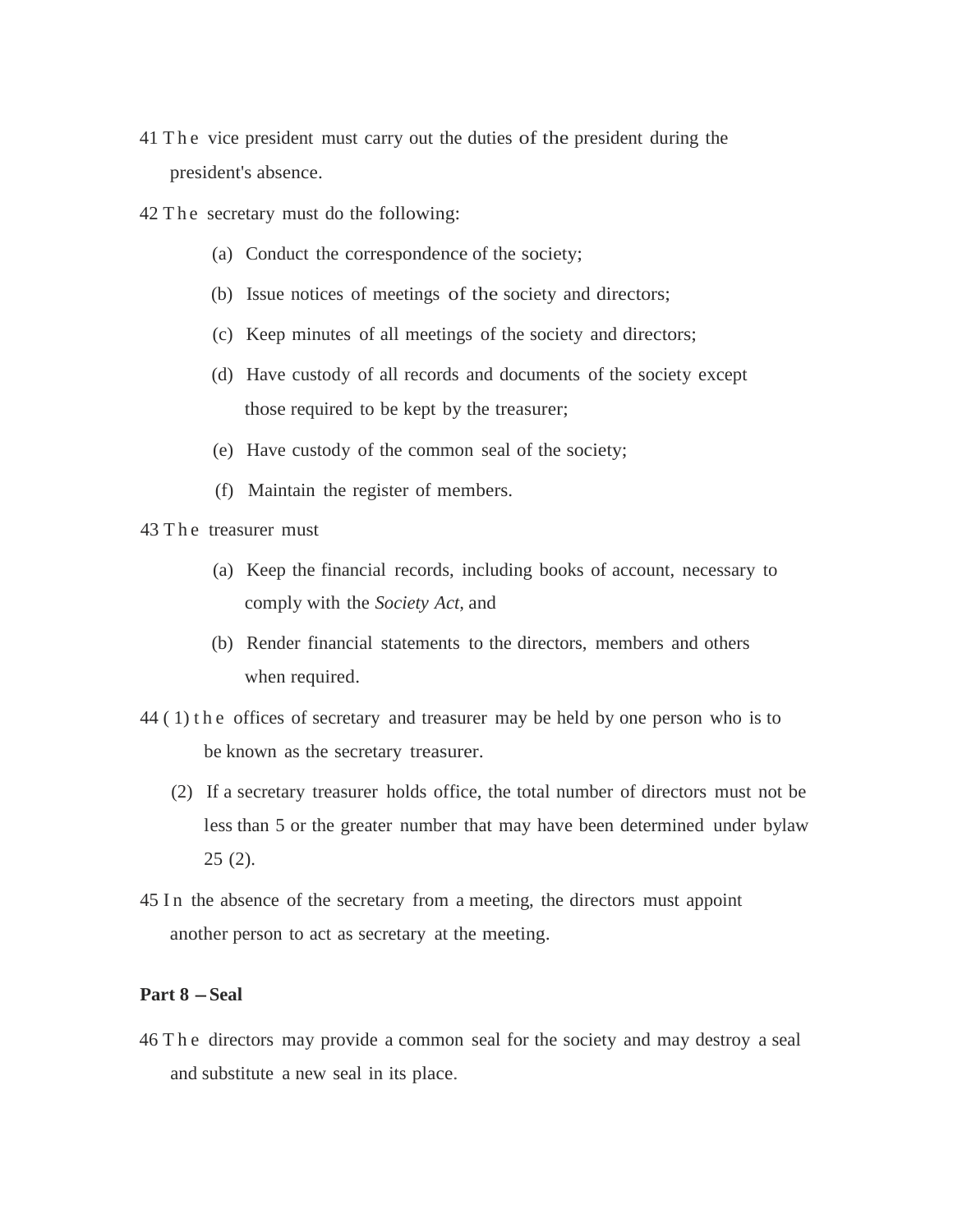47 The common seal must be affixed only when authorized by a resolution of the directors and then only in the presence of the persons specified in the resolution, or if no persons are specified, in the presence of the president and secretary or president and secretary treasurer.

### **Part 9 - Auditor**

- 48 Th is Part applies only if the society is required or has resolved to have an auditor.
- 49 T h e first auditor must be appointed by the directors who must also fill all vacancies occurring in the office of auditor.
- 50 A t each annual general meeting the society must appoint an auditor to hold office until the auditor is re-elected or a successor is elected at the next annual general meeting.
- 51 A n auditor may be removed by ordinary resolution.
- 52 A n auditor must be promptly informed in writing of the auditor's appointment or removal.
- 53 A director or employee of the society must not be its auditor.
- 54 T h e auditor may attend general meetings.

### **Part 10 – Notices to Members**

- 55 A notice may be given to a member, either personally or by mail to the member at the member's registered address. A notice may also be given to a member by emailing it or faxing it to an email addresses or fax number provided by the member.
- 56 A notice sent by mail is deemed to have been given on the second day following the day on which the notice is posted, and in proving that notice has been given, it is sufficient to prove the notice was properly addressed and put in a Canadian post office receptacle. A notice sent by email or fax shall be deemed to have been given on the second day following that on which the notice is sent by email or fax, and in proving that notice has been given it is sufficient to prove that the notice was sent to the email address or fax number provided by the member.